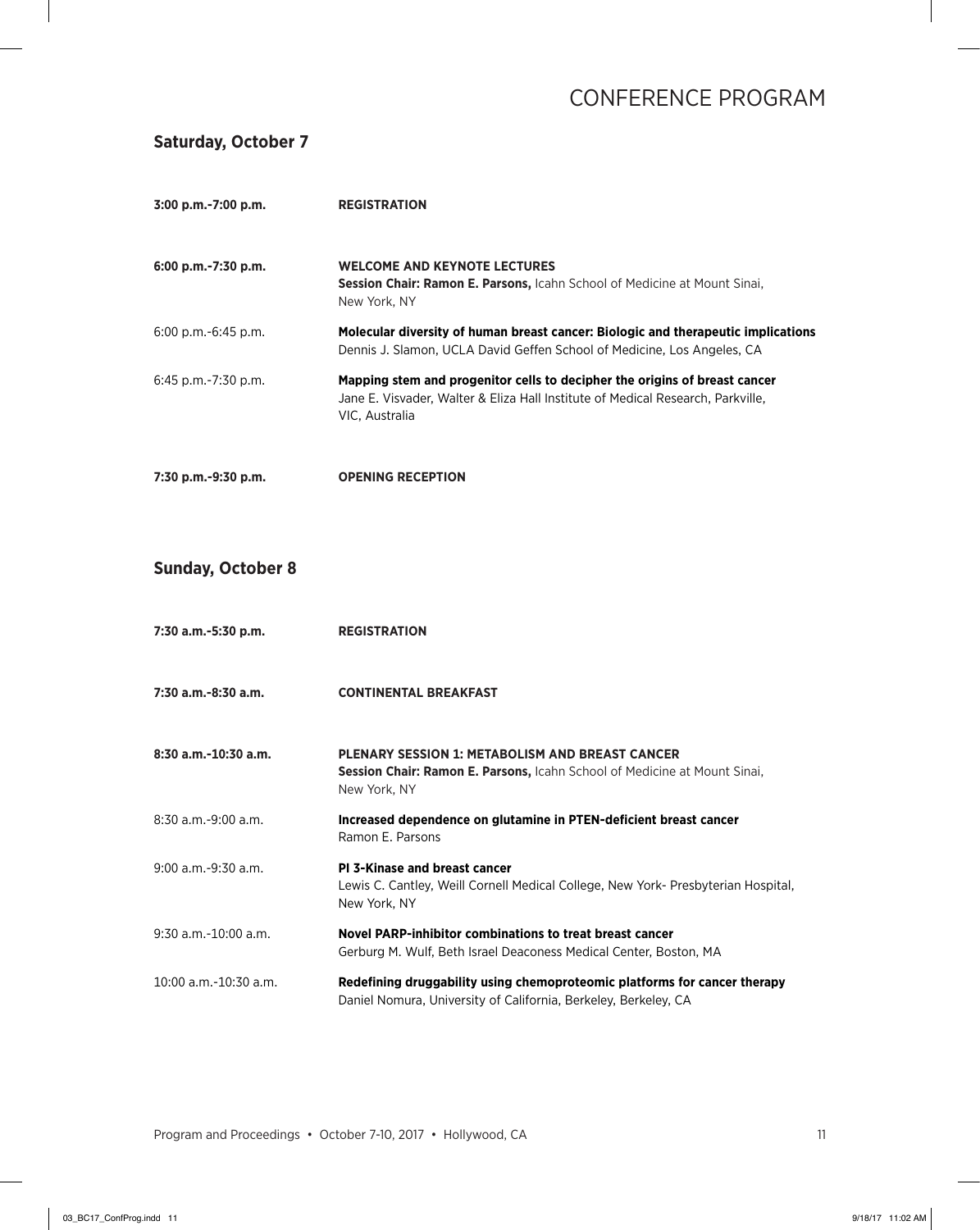| 10:30 a.m.-11:00 a.m.      | <b>BREAK</b>                                                                                                                                                                                     |
|----------------------------|--------------------------------------------------------------------------------------------------------------------------------------------------------------------------------------------------|
| 11:00 a.m.-1:00 p.m.       | <b>PLENARY SESSION 2: FUNCTIONAL VALIDATION OF DRIVER</b><br><b>MUTATIONS / INTERACTION MAPPING</b><br>Session Chair: Ramon E. Parsons, Icahn School of Medicine at Mount Sinai,<br>New York, NY |
| $11:00$ a.m. $-11:30$ a.m. | Title to be announced<br>Jos Jonkers, Netherlands Cancer Institute, Amsterdam, The Netherlands                                                                                                   |
| 11:30 a.m.-12:00 p.m.      | From systems to structure: Bridging network and mechanism<br>Nevan J. Krogan, University of California, San Francisco, San Francisco, CA                                                         |
| 12:00 p.m.-12:30 p.m.      | <b>Title to be announced</b><br>José Baselga, Memorial Sloan Kettering Cancer Center, New York, NY                                                                                               |
| 12:30 p.m.-1:00 p.m.       | Targeting RNA metabolism in TNBC: From genetic networks to therapeutic<br>opportunities<br>Thomas F. (Trey) Westbrook, Baylor College of Medicine, Houston, TX                                   |
| 1:15 p.m.-3:45 p.m.        | <b>POSTER SESSION A / LUNCH</b>                                                                                                                                                                  |
|                            |                                                                                                                                                                                                  |
| 4:00 p.m.-6:00 p.m.        | <b>PLENARY SESSION 3: EXTRINSIC REGULATION OF BREAST CANCER DIVERSITY</b><br>Session Chair: Laura J. van 't Veer, UCSF Helen Diller Family Comprehensive Cancer<br>Center, San Francisco, CA     |
| 4:00 p.m.-4:30 p.m.        | Distinct immune microenvironments stratify triple negative breast cancer<br>Morag Park, McGill University Goodman Cancer Center, Montréal, QC, Canada                                            |
| 4:30 p.m.-5:00 p.m.        | Precision medicine for triple-negative breast cancer patients using a systems<br>biology approach<br>Charles M. Perou, University of North Carolina, Chapel Hill, NC                             |
| 5:00 p.m.-5:30 p.m.        | <b>Extrinsic control of the breast cancer spectrum</b><br>Mary-Helen Barcellos-Hoff, University of California, San Francisco, San Francisco, CA                                                  |
| 5:30 p.m.-6:00 p.m.        | Breast tumor evolution: The role of the microenvironment<br>Kornelia Polyak, Dana-Farber Cancer Institute, Boston, MA                                                                            |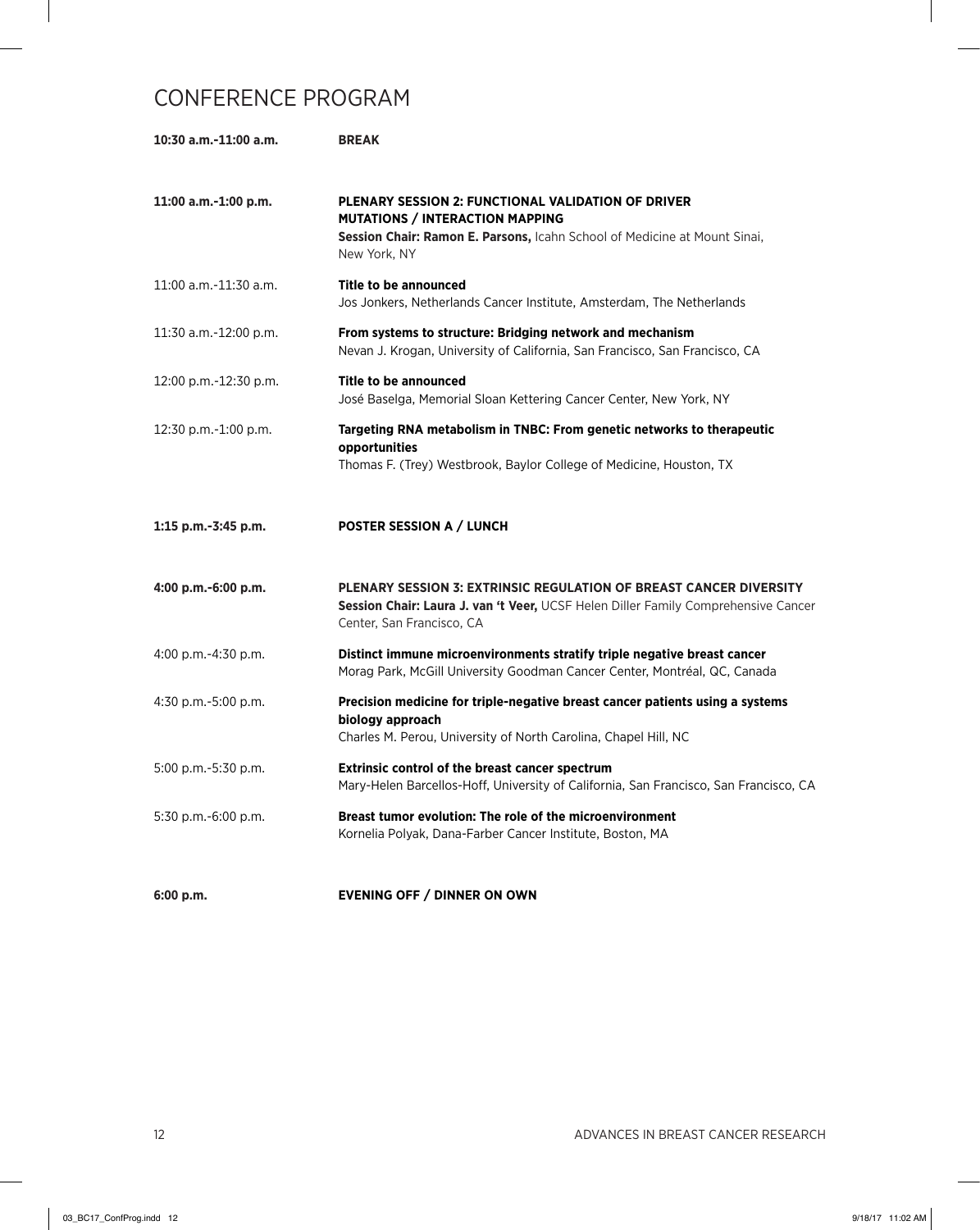### **Monday, October 9**

| 7:30 a.m.-5:30 p.m.    | <b>REGISTRATION</b>                                                                                                                                                                                    |
|------------------------|--------------------------------------------------------------------------------------------------------------------------------------------------------------------------------------------------------|
| 7:30 a.m.-8:30 a.m.    | <b>CONTINENTAL BREAKFAST</b>                                                                                                                                                                           |
| 8:30 a.m.-10:00 a.m.   | <b>PLENARY SESSION 4: DNA DAMAGE</b><br>Session Chair: Myles Brown, Dana-Farber Cancer Institute / Harvard Medical School,<br>Boston, MA                                                               |
| $8:30$ a.m.-9:00 a.m.  | PARP inhibitor resistance and acquired vulnerability in breast cancer<br>Alan D. D'Andrea, Dana-Farber Cancer Institute, Boston, MA                                                                    |
| 9:00 a.m.-9:30 a.m.    | Title to be announced<br>Samuel Aparicio, BC Cancer Research Center, Vancouver, BC, Canada                                                                                                             |
| $9:30$ a.m.-10:00 a.m. | Precision medicine with therapies targeting defective DNA repair<br>Nicholas C. Turner, Royal Marsden Hospital Institute of Cancer Research, London,<br>United Kingdom                                 |
| 10:00 a.m.-10:30 a.m.  | <b>BREAK</b>                                                                                                                                                                                           |
| 10:30 a.m.-11:30 a.m.  | <b>SPOTLIGHT SESSION: SHORT TALKS FROM PROFFERED PAPERS</b><br>Session Chair: Laura J. van 't Veer, UCSF Helen Diller Family Comprehensive Cancer<br>Center, San Francisco, CA                         |
| 10:30 a.m-10:42 a.m    | Bcl11b maintains the long-term mammary stem cell and is crucial for drug<br>resistance in breast cancer<br>Shang Cai, Stanford University, Palo Alto, CA                                               |
| 10:42 a.m-10:54 a.m    | Minor clones can drive polyclonal metastasis by affecting immune<br>microenvironment<br>Michalina Janiszewska, Dana-Farber Cancer Institute, Boston, MA                                                |
| 10:54 a.m-11:06 a.m    | Neoadjuvant chemotherapy promotes macrophage-induced Mena <sup>INV</sup> -dependent<br>prometastatic changes in breast tumors<br>George S. Karagiannis, Albert Einstein College of Medicine, Bronx, NY |
| 11:06 a.m-11:18 a.m    | Differentiation dynamics of the developing mammary gland revealed by single-cell<br><b>RNA-sequencing</b><br>Karsten Bach, University of Cambridge, Cambridge, United Kingdom                          |
| 11:18 a.m-11:30 a.m    | The kinome of chemotherapy-resistant TNBC and identification of targetable kinases<br>Carolien Leonie Van Der Borden, University of California, San Francisco,<br>San Francisco, CA                    |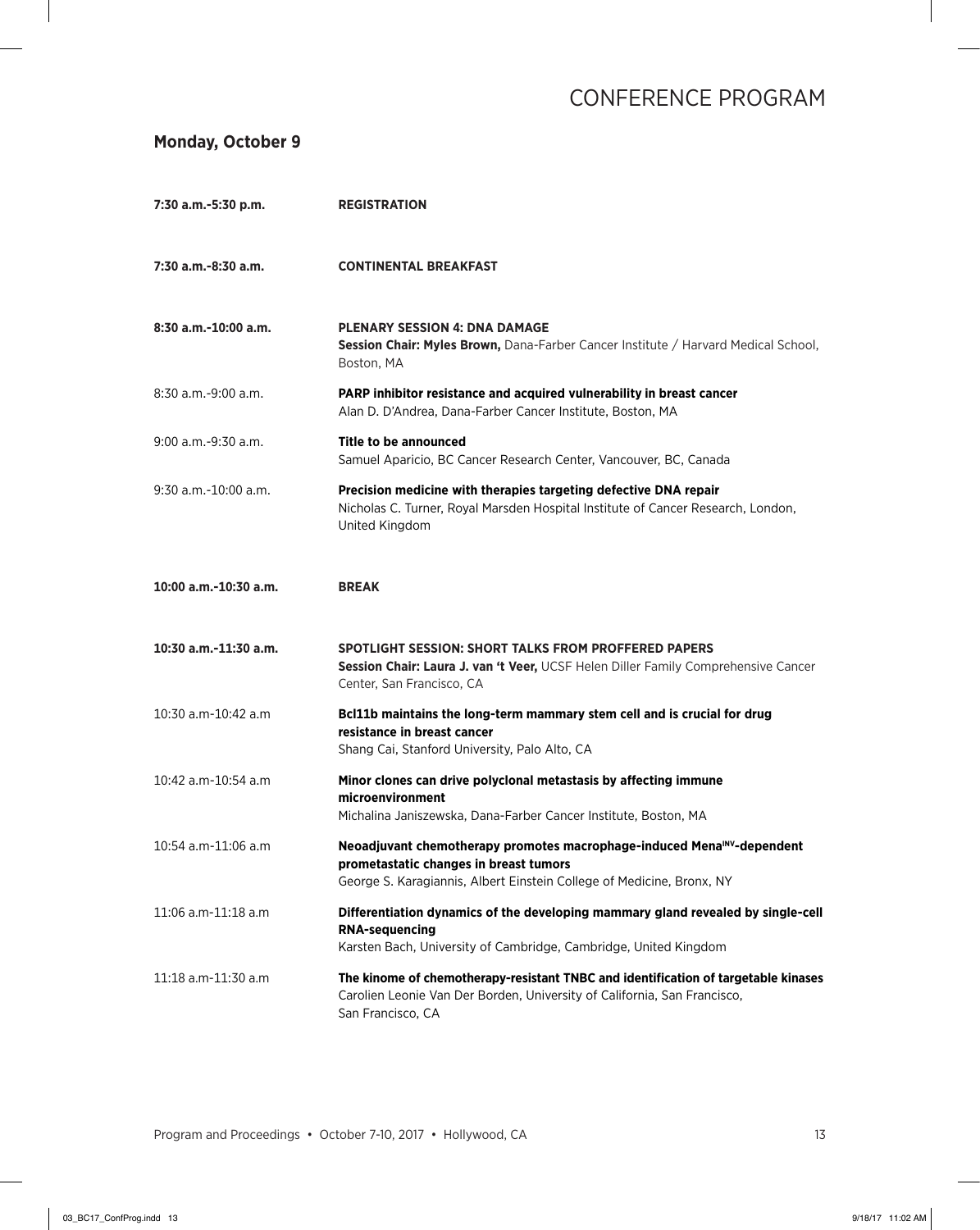| 11:45 a.m.-1:15 p.m.  | <b>PLENARY SESSION 5: PERSONALIZED RISK</b><br>Session Chair: Laura J. van 't Veer, UCSF Helen Diller Family Comprehensive Cancer<br>Center, San Francisco, CA                                                  |
|-----------------------|-----------------------------------------------------------------------------------------------------------------------------------------------------------------------------------------------------------------|
| 11:45 a.m.-12:15 p.m. | Personalized risk assessment to improve health care outcomes<br>Laura J. van 't Veer                                                                                                                            |
| 12:15 p.m.-12:45 p.m. | Homologous recombination repair deficiency and breast cancer progression in<br>high-risk populations<br>Olufunmilayo I. Olopade, University of Chicago Medical Center, Chicago, IL                              |
| 12:45-1:15            | A coding region variant in the TP53 tumor-suppressor gene may underlie cancer<br>disparities in African Americans<br>Maureen E. Murphy, The Wistar Institute, Philadelphia, PA                                  |
| 1:15 p.m.-3:00 p.m.   | <b>FREE TIME / LUNCH ON OWN</b>                                                                                                                                                                                 |
| 3:00 p.m.-5:00 p.m.   | <b>PLENARY SESSION 6: MECHANISMS OF RESISTANCE TO TARGETED THERAPY</b><br>Session Chair: Myles Brown, Dana-Farber Cancer Institute / Harvard Medical School,<br>Boston, MA                                      |
| 3:00 p.m.-3:30 p.m.   | CDK 4/6 inhibitors: Moving beyond ER in ER+ breast cancer<br>Richard S. Finn, David Geffen School of Medicine at UCLA, Los Angeles, CA                                                                          |
| $3:30$ p.m.-4:00 p.m. | Overcoming therapeutic resistance by integrating targeted and immunotherapy:<br>Insights from mouse models of human cancer<br>Jean J. Zhao, Dana-Farber Cancer Institute and Harvard Medical School, Boston, MA |
| 4:00 p.m.-4:30 p.m.   | Enhancer remodeling in response to MEK inhibition in TNBC<br>Gary L. Johnson, University of North Carolina School of Medicine, Chapel Hill, NC                                                                  |
| 4:30 p.m.-5:00 p.m.   | Drivers of endocrine resistance and synthetic lethal vulnerabilities in ER+<br>breast cancer<br>Myles Brown                                                                                                     |

**5:15 p.m.-7:45 p.m. POSTER SESSION B / RECEPTION**